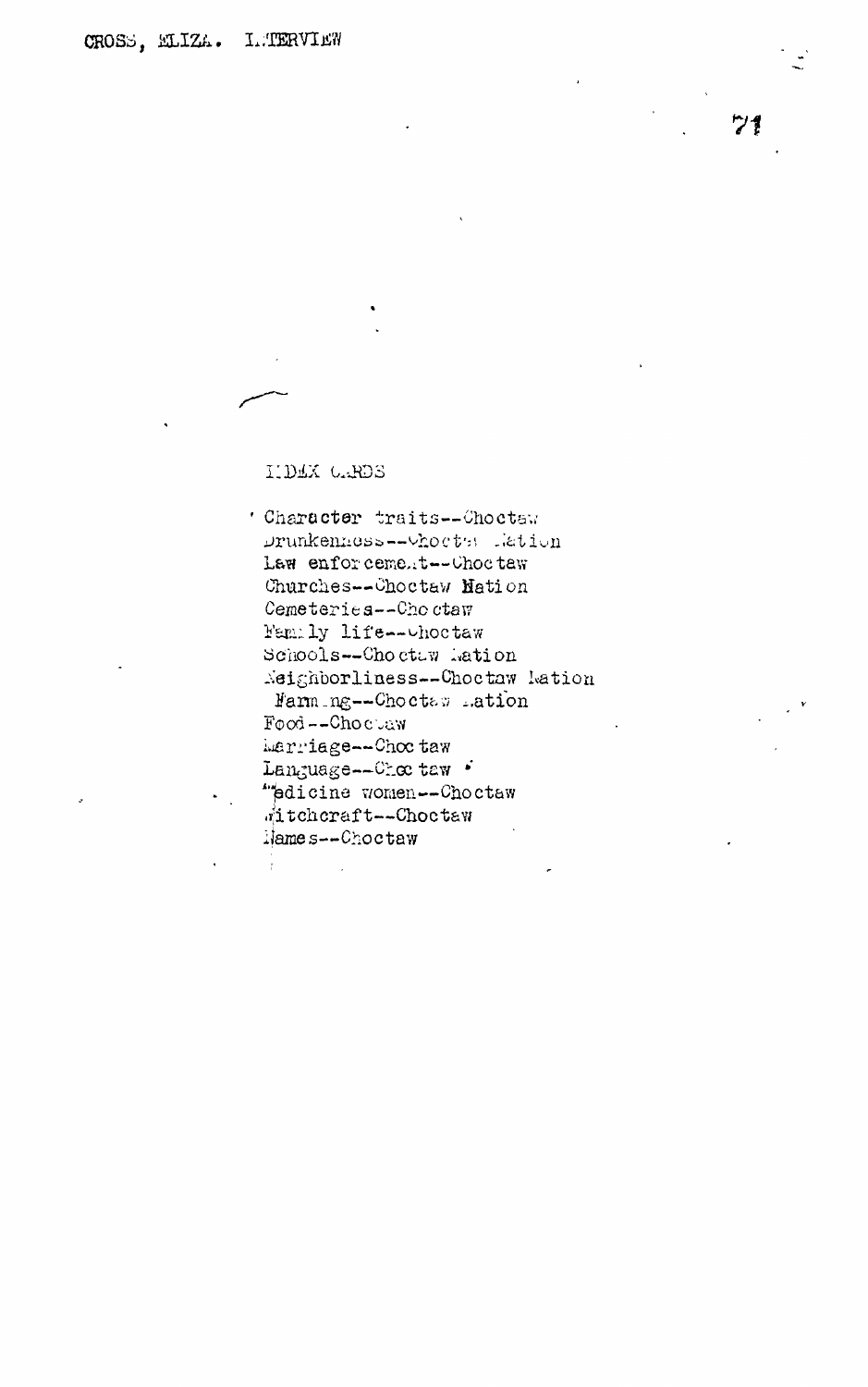| CROSS, ELIZA (MRS.)                                                                                                                                                                                                                                                                                                                                                                                                                                                                            | 6D.                                |
|------------------------------------------------------------------------------------------------------------------------------------------------------------------------------------------------------------------------------------------------------------------------------------------------------------------------------------------------------------------------------------------------------------------------------------------------------------------------------------------------|------------------------------------|
|                                                                                                                                                                                                                                                                                                                                                                                                                                                                                                | 72                                 |
| - 8 -<br>N.                                                                                                                                                                                                                                                                                                                                                                                                                                                                                    | $A - (S - 149)$                    |
| BIOGRAPHY FORM<br>WORKS PROGRESS ADMINISTRATION<br>Indian-Pioneer History Project for Oklahoma                                                                                                                                                                                                                                                                                                                                                                                                 |                                    |
|                                                                                                                                                                                                                                                                                                                                                                                                                                                                                                |                                    |
| Field Worker's name Hazel B. Greene                                                                                                                                                                                                                                                                                                                                                                                                                                                            |                                    |
| This report made on $(data)$ May 31 $1937$                                                                                                                                                                                                                                                                                                                                                                                                                                                     |                                    |
| 1. Name Mrs. Eliza Cross                                                                                                                                                                                                                                                                                                                                                                                                                                                                       |                                    |
| 2. Post Office Address Hugo, Oklahoma                                                                                                                                                                                                                                                                                                                                                                                                                                                          |                                    |
| 3. Residence address (or location) In 300 block E. Jackson Street                                                                                                                                                                                                                                                                                                                                                                                                                              |                                    |
|                                                                                                                                                                                                                                                                                                                                                                                                                                                                                                |                                    |
|                                                                                                                                                                                                                                                                                                                                                                                                                                                                                                | Year <sub>1897</sub>               |
|                                                                                                                                                                                                                                                                                                                                                                                                                                                                                                |                                    |
|                                                                                                                                                                                                                                                                                                                                                                                                                                                                                                |                                    |
|                                                                                                                                                                                                                                                                                                                                                                                                                                                                                                | Place of birth Smithwille, I. T.   |
| Other information about father buried in Grant Cematary.                                                                                                                                                                                                                                                                                                                                                                                                                                       |                                    |
|                                                                                                                                                                                                                                                                                                                                                                                                                                                                                                | Place of birthclass to Crant, I.T. |
| Other information about mother buried right in the verd of old.                                                                                                                                                                                                                                                                                                                                                                                                                                |                                    |
| home place in Gramt. Oklahoma close to the old gin.                                                                                                                                                                                                                                                                                                                                                                                                                                            |                                    |
| k.<br>5. Place of birth Grant. Indian Territory Choctar Nation<br>6. Name of Father Daniel Roberts<br>7. Name of Mother Sophia Haves<br>Notes or complete narrative by the field worker dealing with the life<br>and story of the parson interviewed. Refer to Manual for suggested<br>subjects and questions. Continue on blank sheets if necessary and<br>attach firmly to this form. Number of sheets attached<br>Note by Field Worker: Mrs. Cross has been twice married. Her first<br>was |                                    |
| husband/Levi Harkins. He died, and she married J.T. Cross, who is now<br>living with her in Hugo, Oklahoma.                                                                                                                                                                                                                                                                                                                                                                                    |                                    |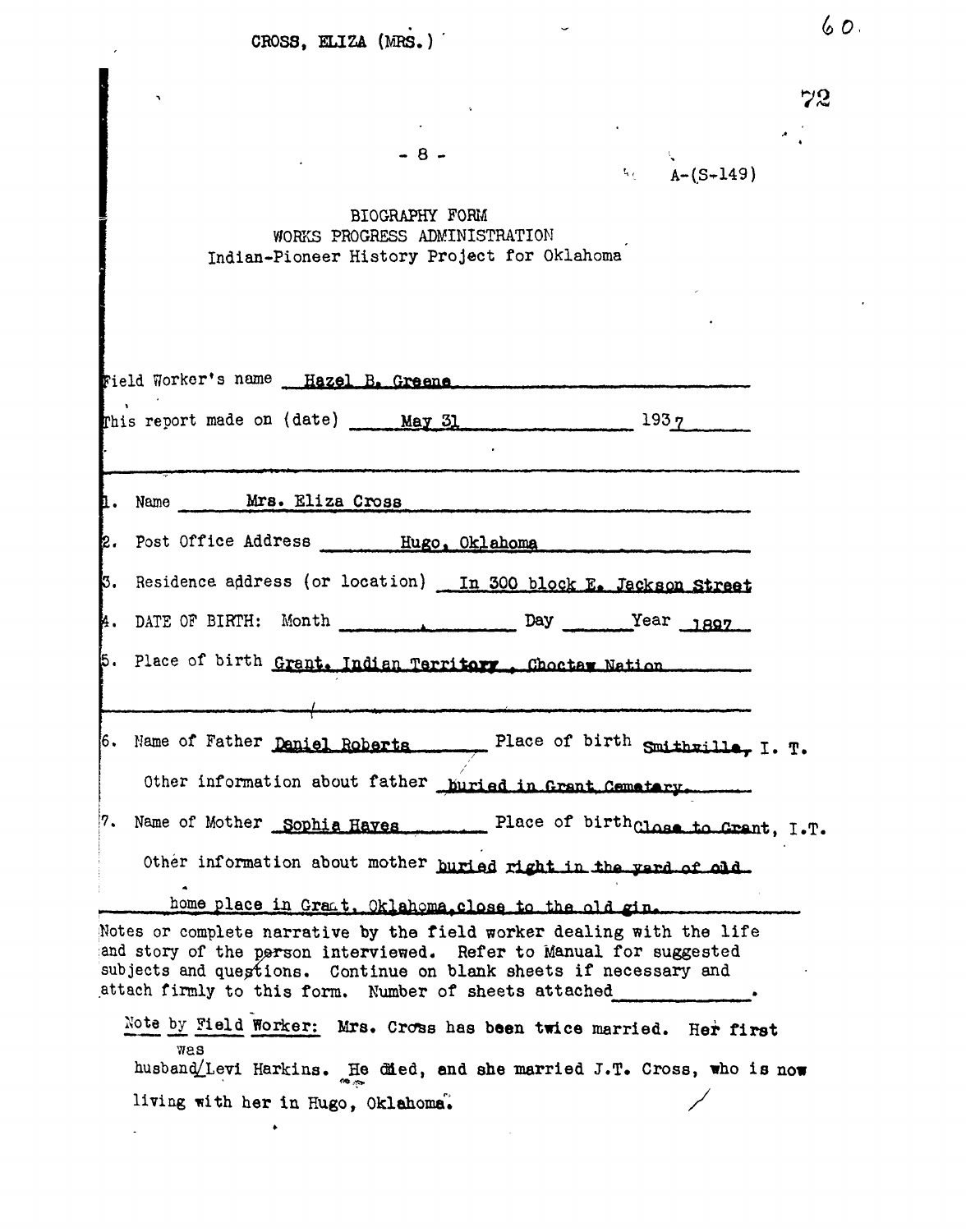**Hazel 8. Greene Field Worker May 31, 1937**

> Interview with Mrs. Eliza Cross. 300 East Jackson Street, Hugo, Oklahoma Born 1897, Grant, Cboctaw Nation. Fathwr-Daniel Roberta Mother-Sophia Hayes.

My father, the Reverend Daniel Roberts(some folks called him Dennis Roberts) was a full blood Choctaw Indian. He was mean, when he was a young man. Just drink and fight, and he got in bad company and got  $\hat{z}$  ain trouble. He stole a pig, a black pig. He was sparkin' my mother then. She was a  $f$ all blood Choctaw Indian girl, and lived at Grant, Indian Territory. He went to her and told her he guess he goin' die. He guess he couldn't marry her, he won't be here long. Mama, she know he stole pig, but he didn't know she know. He was 'fraid they'd shoot him, but she told him, he might just get whippin'. Well, he was tried and got the whippin'. Thirty lashes on hia bare bade. That make good fellow out of him, so he 'point hisself United; States Marshal. Him and Feff Fulton marshals together.

Then he marry my mother and go to Sunday School regular and do right. Then he got to be class leader at Sunday School, and then a deacon. It take a long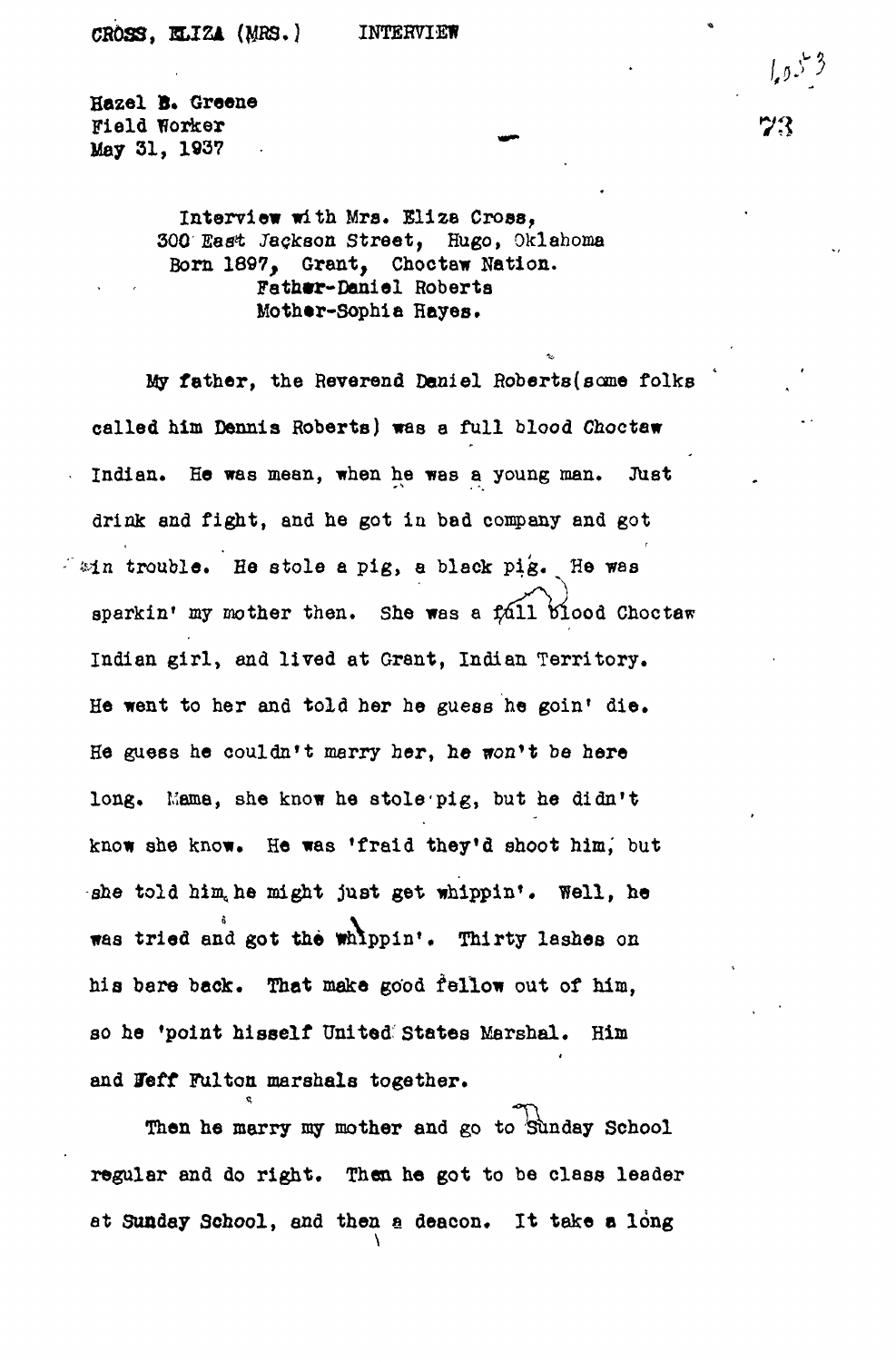ė

-2-

time to get to be preacher, but he did. A Methodist preacher, and organized a church,.Ellis Chapel, southeast of Hugo, Oklahoma, about fifteen miles.

But that was after my mother die, he organize church. He and Ellfs Choate and Ellis Durant. Father gave one acre of his allotment for church ground. And he would feed lots of people, come there and camp for days for hear preaching and District Conference. It was a little log church. .

After my mother die, when I was about two years old, Daddy married Ellen Taylor, who lived up in old Cedar County, close to Spencerville. she was the mother of my brother, Joshua Roberts.

We had school at Ellis Chapel and I went to school there and the teacher boarded with us because it was close to the school.

We had just a little log cabin, but she board there anyhow. My mother, Sophia Hayes Roberts, die when I was about two years old, and was buried right in the yard of our home there in Grant, right across street from Al Nelson's place.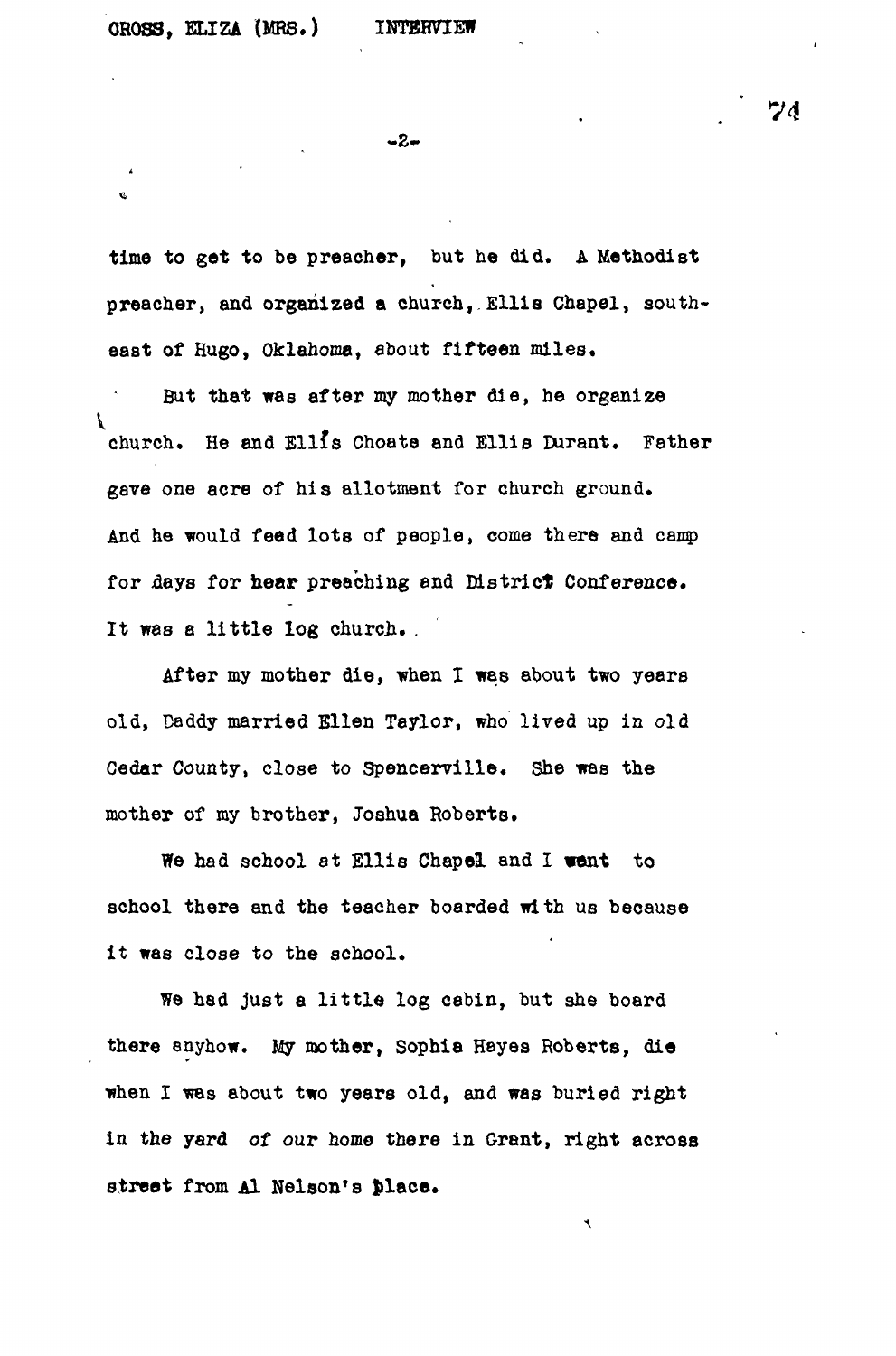Then my step-mother, Ellen, die when I was about  $\mathcal{L}$ eight. Teacher stay and take care of us few days then Daddy senfl us to neighbor to stay while he went to Antlers sparkin' another woman to marry her. Her name was Sarah Simpson. She was GOOD woman. We stay with neighbor about two wesks, she got tired of us and told ua to go home, I put our clothes in flour sack, and took it and my year old brother, Joshua, on my back and start 'bout four 'clock in evenin<sup>f</sup> to go home, two and half mile.

•3\*

I walk and I cry, my back hurt, so much misery. I rest, then I take Joshua on my back and I walk some more. Then I get tired an' I hide my sack of clothes out in woods and cover with leaves so nobody steal or cow carry off, and go on with baby on my back.

Nearly sundown I get home. Daddy not there. Nobody there. House nailed up. I go on down road half mile to my auntie. She want to know why I there, and where my clothes. I told her, "'way down road under leaf."

75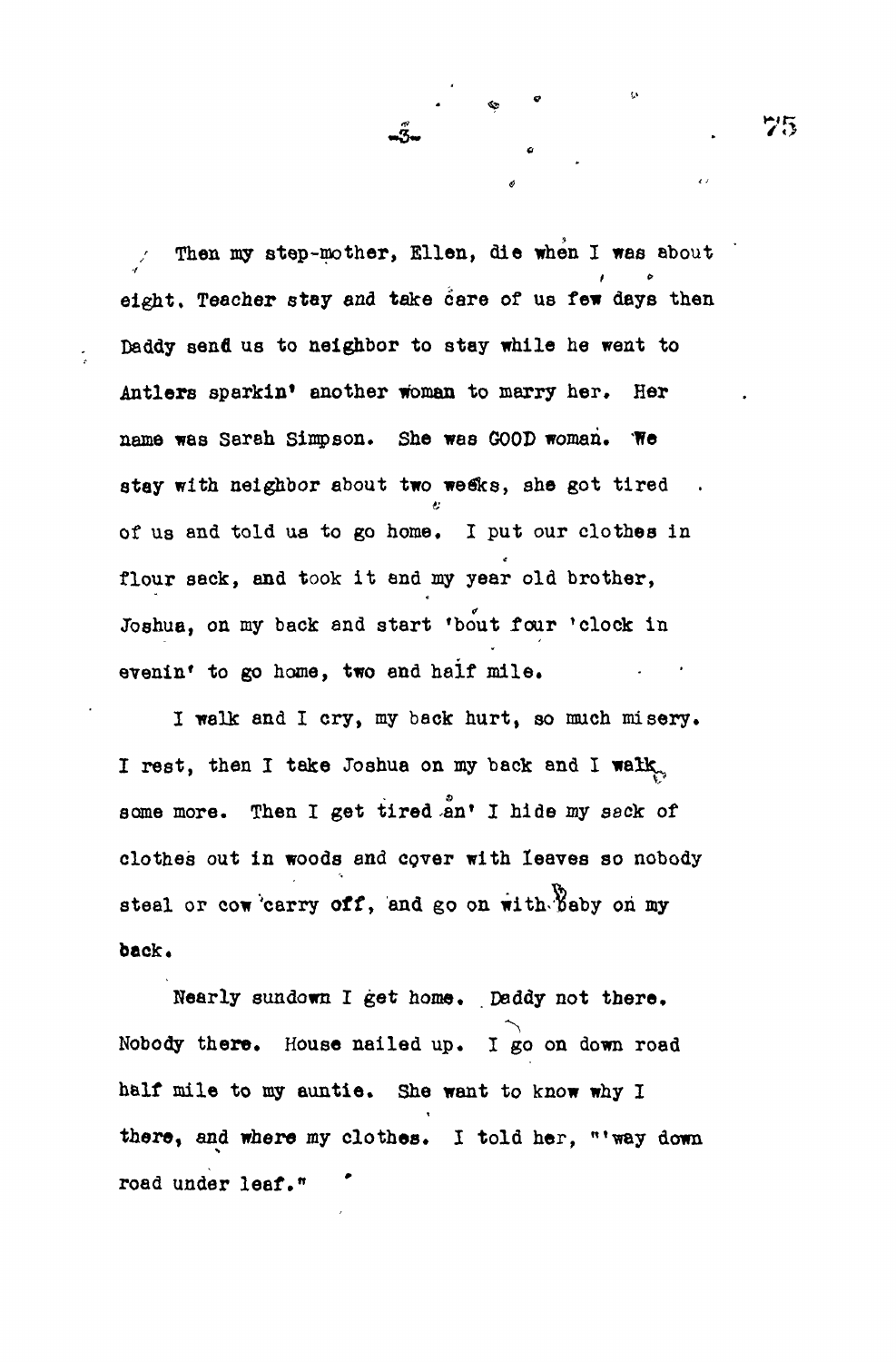**t 76**

-4-

She was good to us and send for them, and let us **stay. We stay 'bout month, then my daddy marry Sarah,** and want to take us home. Suntie was my mother's **sister, Susan Fulton, so she want to keep us like she** did when mama die, but she would let him have baby Joshua. Auntie, Susan Fulton, want to adopt me. She **and Daddy had big fuss over me just like they did when h - first marry step-mother, but Daddy got me. My first step-mother good woman, I hate to see her die, but Sarah was best. She taught me how to work, Joshua too.(Sarah Simpson)**

**Daddy raise stock, mostly hogs, and raise corn, sweet potatoes, peas, and cane for our syrup—but lots of corn. And every Monday Sarah would have us beat three gallons of corn. That was to make bread and hominy of. We beat it in a mortar with a pestle. That would last a week, by making shuck bread, sour bread, and peanut bread.**

**To make shuck bread**  $\mathcal{J}$ **Soak £4 ears of corn in wash pot full of water, over night. Next morning,we "gritted" it , sift it , then mix with boiling water, make small pones about**

b.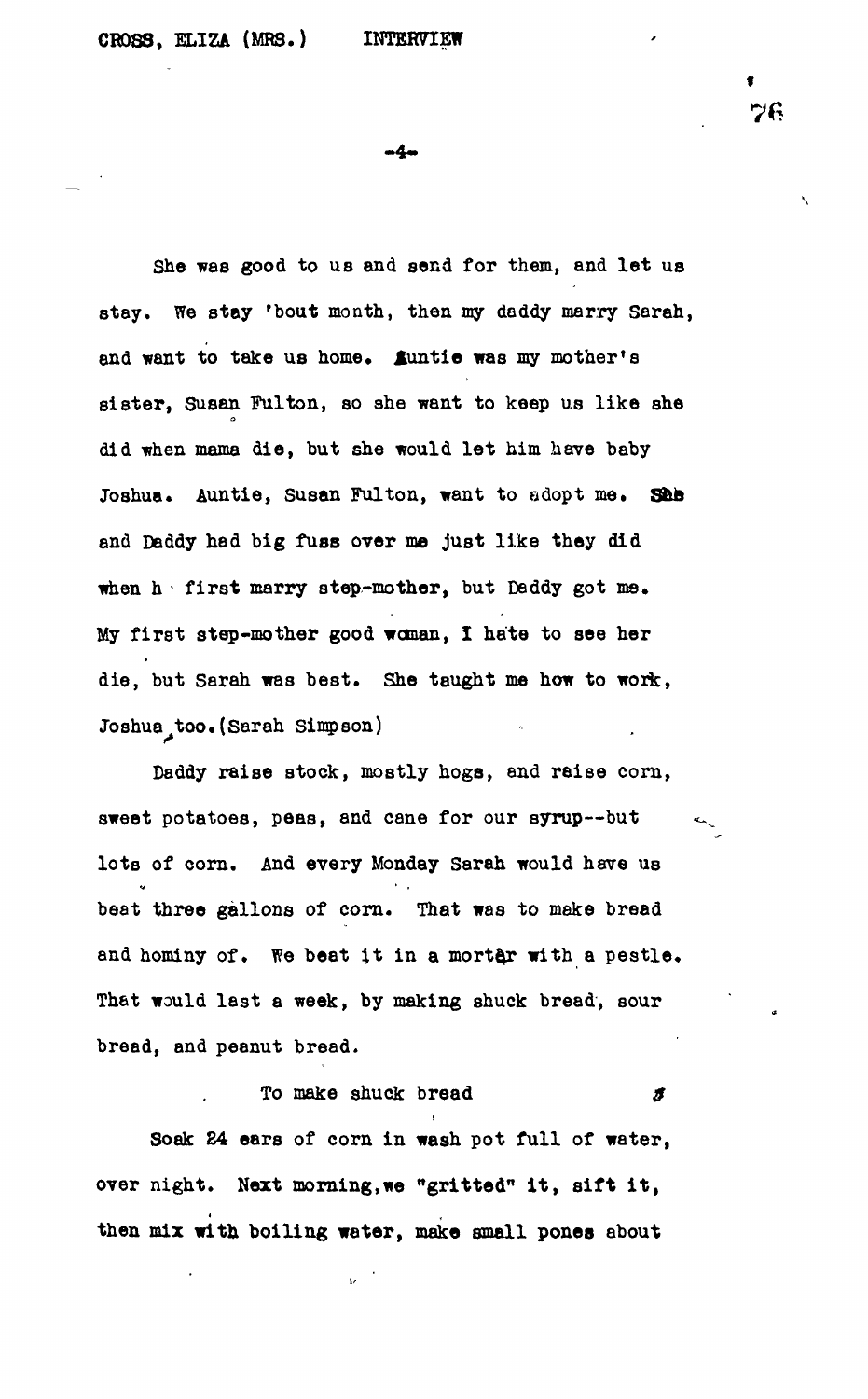the size of palm of hand, lay on shuck whout three times as long and some wider than the pone, wrap and tie with strip of shuck, boil about forty minutes. Sometimes we'd put in a few peas in the shuck bread. We seasoned with ashes of pea hulls. The ashes of pea-hulls was what made shuck bread a greenish color.

For sour bread. Beat corn, fan husks away, beat the corn pretty fine. Pearl corn is best for sour bread. Soak in hot water. Then next day beat into meal, then mix with hot water, put away in crock to sour, take out as desired and pour in pan and bake.

## Peanut bread.

Parch corn, then heat it, and beat peanuts, sometimes roasted, sometimes raw. Mix with the sifted corn, and some salt. The peanuta would supply moisture, so as to make into balls. Put away in crocks, it would keep long time. Eat without baking.

My stepmother taught me that 1 could take sweet potatoes, some syrup, sweet potatoes and eggs, and make sweet potato pies. I had never heard of them.

-5.

*>yry*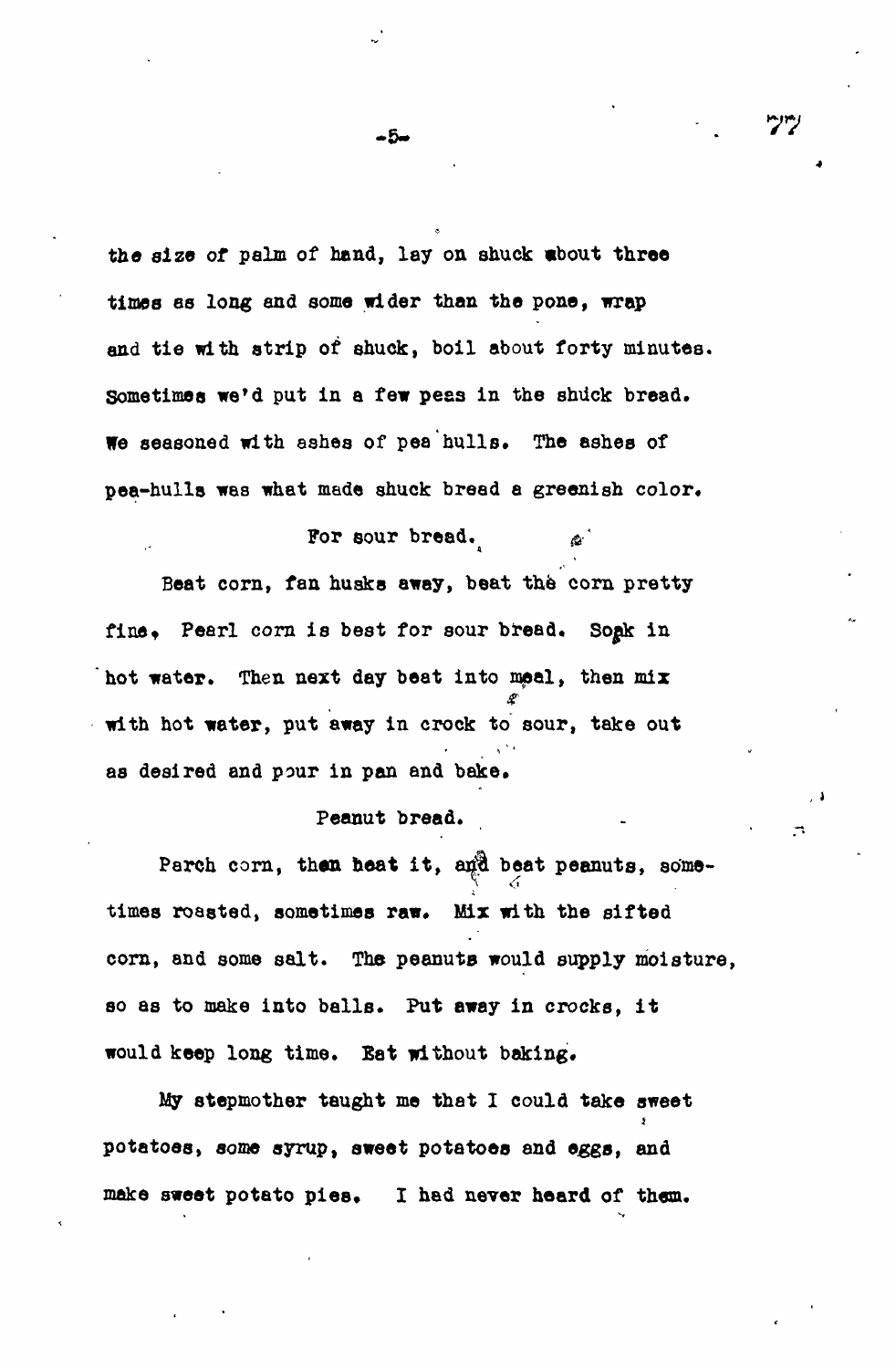**78**

 $\mathbf{I}$ 

 $-6-$ 

**She'd "make us go out in the woods and get hickory nuts, crack them and put the "goodies<sup>1</sup> ' in the cooked** hominy. Sometimes we'd cook pumpkins with the hominy. Just cut up about a half a wash pot full **of pumpkins and cook with the hominy, mix and sti r as they cooked.**

Dried peaches and hominy was another good dish. **Hominy cooked nearly done, then add quartered, sweet potatoes. We always raised lots of blackeyed** peas, and cooked them with hominy, too.

Daddy said flour bread was not "healthy" forus to eat, so did not buy any till I was about eight years old, then very little. I had tasted biscuit **away from/home and I would Just wish for biscuit.**

**We/had an ash-hopper out behind the smokehouse** where we poured our hickory ashes. When it was full of ashes we'd pour buckets of water over it, and **Aet it drain slowly through into a trough at the** bottom and into a wooden tub. It would be lye then.

**bottom and into a wooden tub. It would be lye then.** scraps to make soap of, but if we wanted extra nice **scraps to make soap of, but if we wanted, extra nice**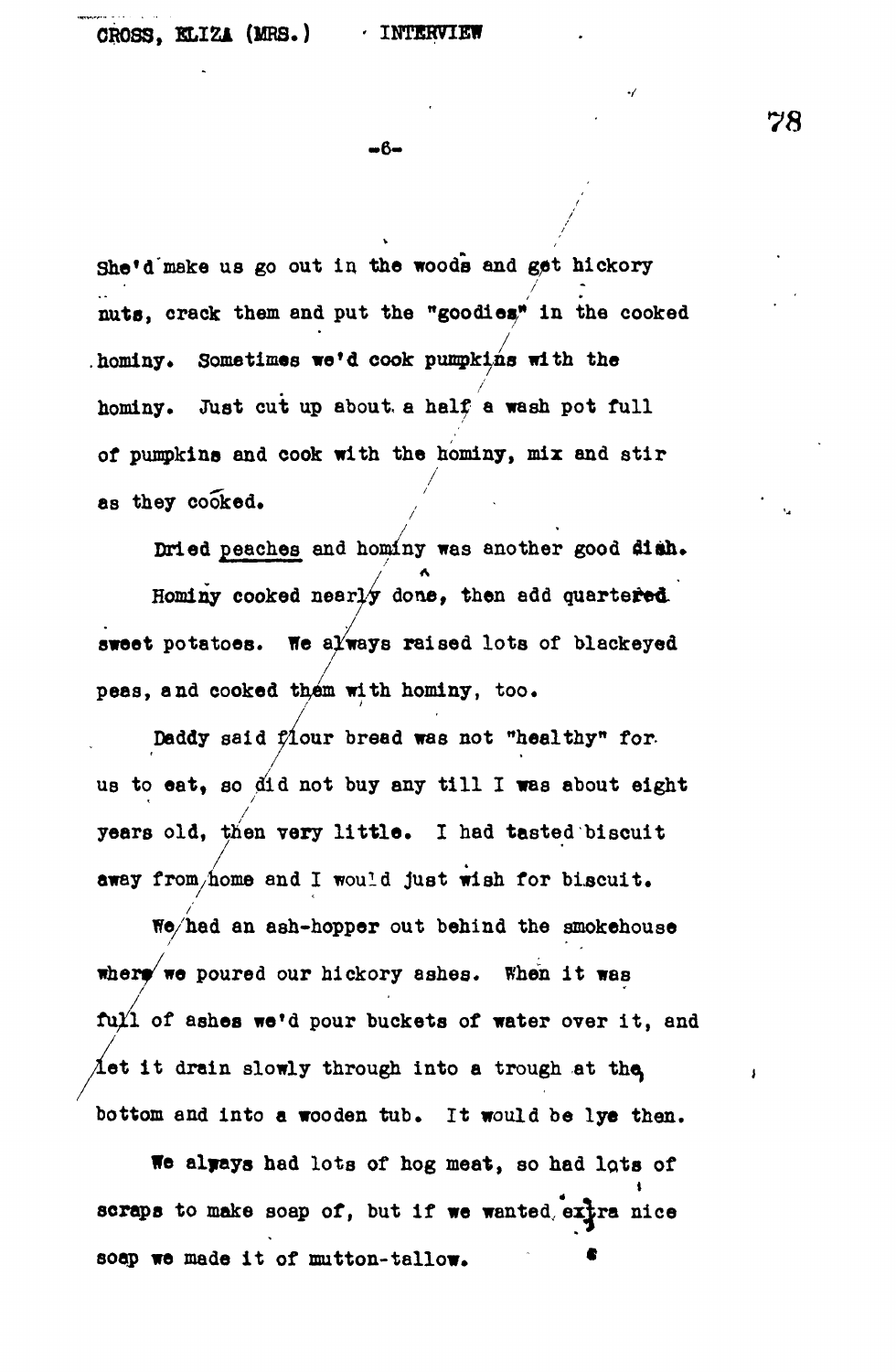I went to neighborhood schools, then to Goodland Academy three terma. I just finished the sixth grade and wanted to go to school some more, but Daddy said it was time for me to settle down and get married. So I did.

While I attended Goodland school the last nine months en old full-blood Choetaw Indian Presbyterian preacher stayed et my daddy's house and labored for nothing. He would not charge my daddy anything, just laboring like in Bible days. So Daddy said that 1 must get married and settle down and I thought I just had to do .what he said to do. And this preacher, Levi Harkins, was the one he selected for me. '"hat was the Choctaw way, select husbands for the daughters, I had never gone with a boy anywhere. So we were married. He was a tull-blood Choctaw Indian raised at Atoka. He died in 1927, and buried at little place celled Bentley.. He was forty years old, I about sixteen.

Our eldest son, Levi, sixteen years old is going to Jones Academy, this fall. David, fourteen, is going to Goodland Academy, near Hugo, and Mary, nineteen, is going to Haskell Institute, Lawrence,

-7.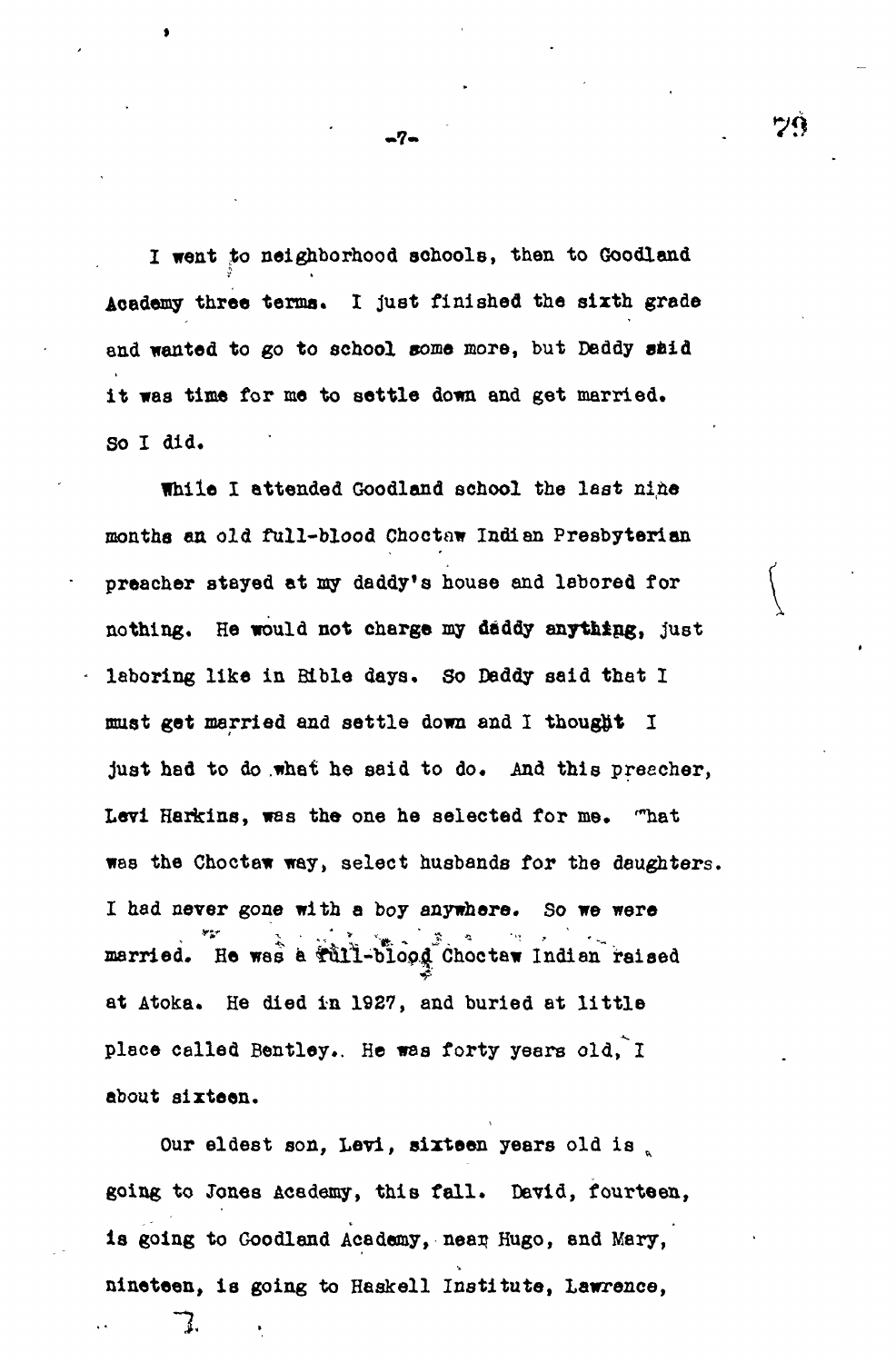CROSS, ELIZA. (MRS.) INTERVIEW

/

 $\frac{1}{2}$ 

• 7 - -

**I**

I speak the Choctaw language, and they went to get education, and get away from the old Choctaw / ways. I'd like for them to know, the language.

Soon after I married, I could not walk. My hips seemed to be paralyzed. A witch doctor said I was bewitched and had my husband to go to town and get 25 cents worth of star tobacco and a red handkerchief.  $\sqrt{1}$  He brought it home, alle went through some . kind of ceremony with the red handkerchief and then dug a hole in the ground that would fit a little iron pot that she had. She put this tobacco in the pot and boiled it, then set it in the hole in the ground and had them bring me out and lay me over ground and had thea bring me over  $\mathcal{A}$ this steaming pot and covered me with another white this steaming pot and covered me with another white  $\mathcal{A}$ After four mernings of this, I gould walk. sheet. sheet. After four imrnilngs of this, *I* \$<Suld walk.

My father and my husband evidently believed in "My father and my husband evidently believed in the state of the state of the state of the state of the state of the state of the state of the state of the state of the state of the state of the state of the state of the s witchcraft. After four mornings of these treatments witch four mornings of these treatments of these treatments of these treatments of these treatments of these treatments of the second by the witch-doctor, she told them that she found by the witch-doctor, she told *them* that she found in that iron pot a red flannel string, tied in lots of knots, and that that was between my hips and kept of that was between my hip-and that was between  $\int_{\mathbb{R}^d}$  and keptus between  $\int_{\mathbb{R}^d}$ me from walking, and that if we didn't leave here that me from walking,/end that if we didn't *leave* here that I would be bewitched again, so we moved away from here\* **. 80**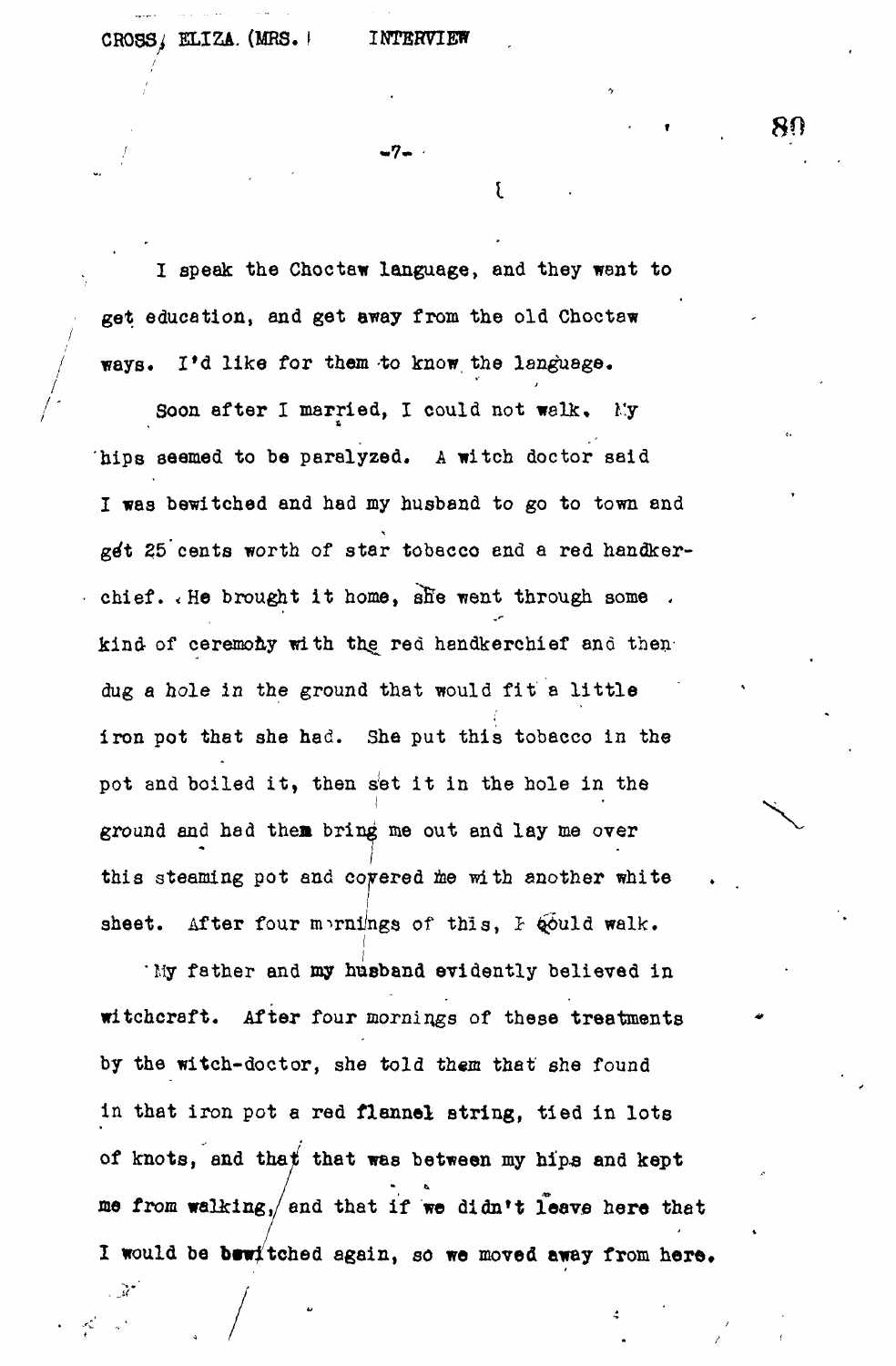**- 8 -**

My father's father was an Indian Doctor, and didn't have no "maiden name". They just called him Nashobar and I think that means wolf, like runs around the country. My father didn't like that name, folks teased him and call him "little wolf" and little Nashoba, and he arrange in Washington, D. C., to change his name to Daniel Roberts.' Then lots of folks call him.Dennis Roberts. And he came off over here from Smithville, where nobody knows his name **t** was Wolf.

My father said witches would fly all around the  $M_{\rm p}$  factor said witches would fly all around the said  $\sim$ house and look like a ball of fire, and would strip the clothes off of one they wanted to bewitch sometimes. We children didn't dare get out in the yard to play after night. We stay in the house and study our Sunday School lesson, so the witches would not get us.'

## Note by\_ field worker.

Mrs. Eliza Cross is a nice looking full-blood Choctaw Indian woman, and can speak both Choctaw and English languages fluently, yet she would frequently lapse into the broken English when speaking of the early day customs, and sometimes speak in Choctaw.

**81**